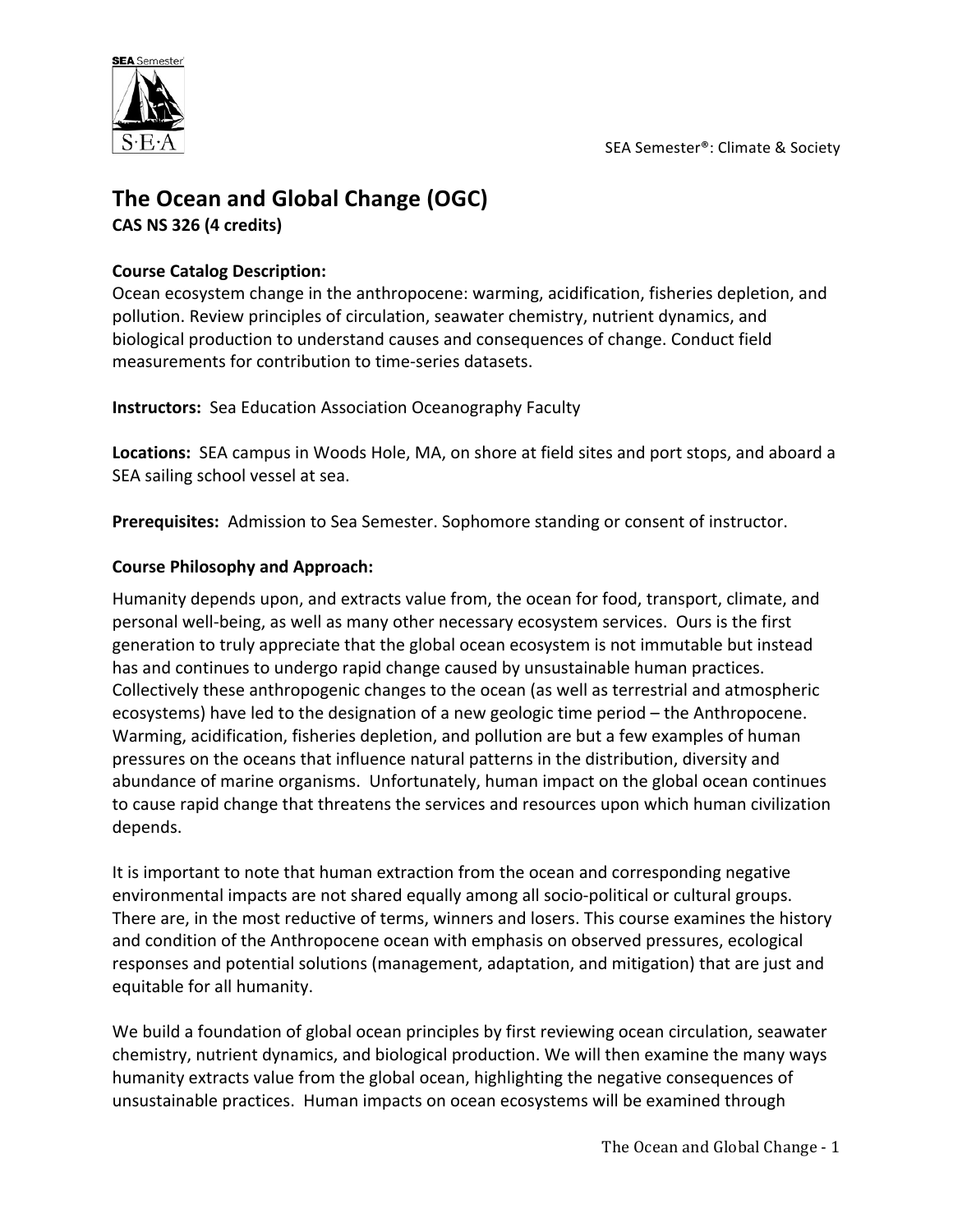regional case studies (e.g., the islands of New Zealand) that illustrate the following *interdisciplinary Climate & Society program themes* and related oceanographic topics:

- 1) The Anthropocene  $-$  Climate Change
- 2) Economic Equity Fisheries and Ocean Resource Extraction
- 3) Environmental Justice Eutrophication and Coastal Pollution
- 4) Geographic Identity Iconic Marine Habitats and Species

The first six weeks of *The Ocean and Global Change* course are held on SEA's campus in Woods Hole and surrounding regions of Cape Cod. We then move our classroom to New Zealand during Week 7, where we will meet with resident experts in the academic, scientific, government, and non-government fields whose job is to find solutions to the myriad challenges of climate change and marine conservation in the region. The final five weeks of the course take place at sea aboard a SEA sail training vessel, where students embark as active members of the crew.

Examples of questions this course will explore and try to answer on both regional and global scales include: Is ocean productivity diminishing as surface waters warm? Are oxygen-deprived waters becoming more widespread as the surface ocean becomes more stratified? Will openocean plankton communities change in response to the acidification of seawater? Does depletion of top predators impact lower food web structure and interactions? Will increased nutrient loading shift phytoplankton community composition? Can plastic marine debris serve as a substrate for biological production and vector for non-native introductions? How can the best available science inform and guide future human activity and use of marine resources? How must human economic, political, and social structure respond to climate change through adaptation and/or mitigation?

This course consists of 18 lecture/discussion sessions (approximately 1.5 hours each), 2 field trips (6 hours), 1 exam based on 'fundamentals' lectures (4 hours), 4 global ocean case studies presented by students (4 hours), 1 lab practical exam (1.5 hours at sea), and at least 45 hours of mentored laboratory watch participation (active learning/laboratory) during  $\sim$ 25 underway days at sea. 

## **Learning Outcomes:**

- 1. Understand, from a scientific perspective, human value of ocean and coastal ecosystems.
- 2. Understand, from a scientific perspective, anthropogenic pressures on ocean and coastal ecosystems.
- 3. Foster ocean literacy, to encourage a commitment to securing ocean health.
- 4. Gain practical experience in oceanographic data collection, analysis, and reporting.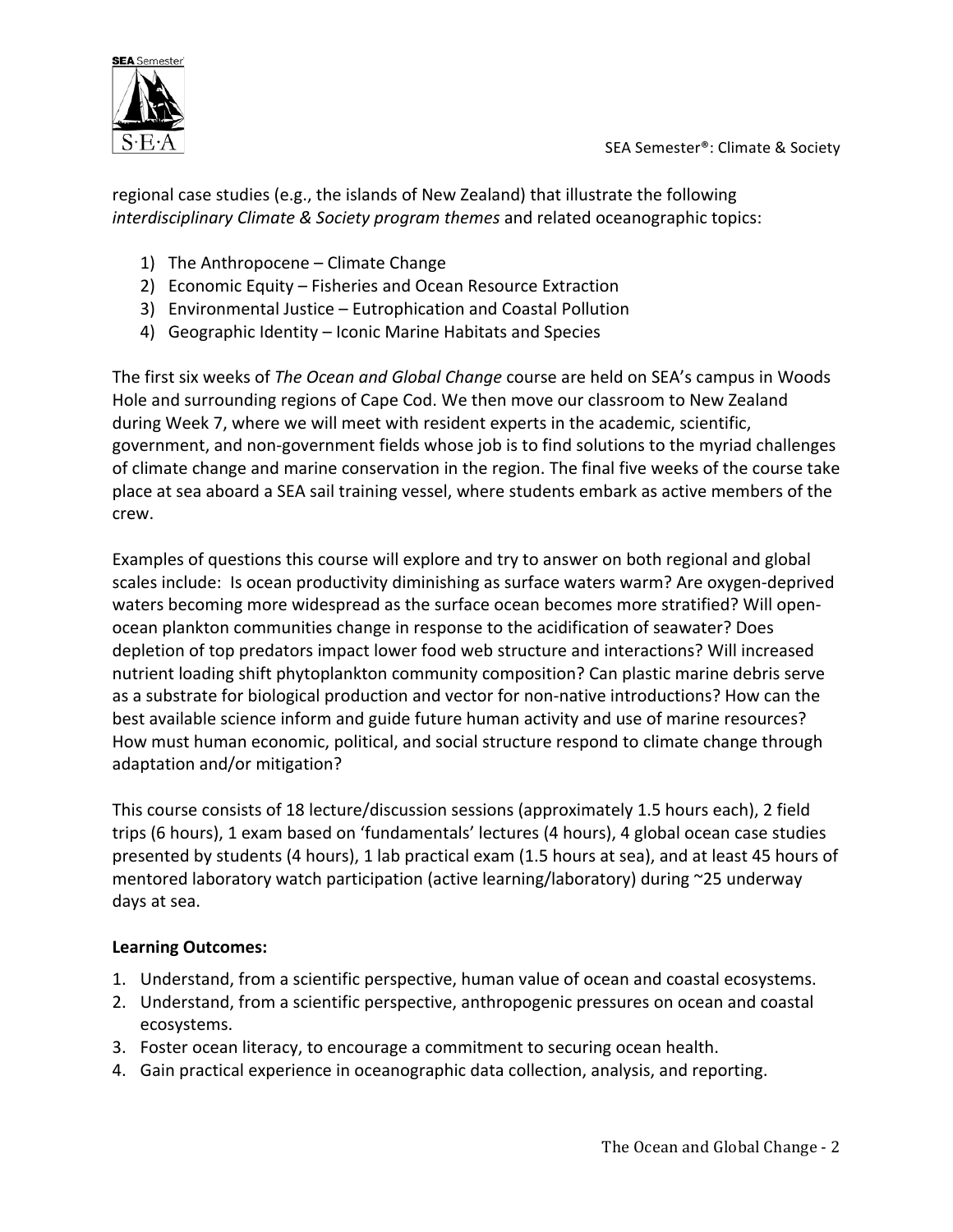

SEA Semester®: Climate & Society

#### **Evaluation:**

| <b>On Shore</b>                  |     |
|----------------------------------|-----|
| <b>Fundamentals Fxam</b>         | 15% |
| Anthropocene-Ocean Presentations | 15% |
| Presentations (10%)              |     |
| Discussion Questions (5%)        |     |
| <b>OGC Journal Onshore</b>       | 10% |
| Ocean Change Project - Part I    | 5%  |
|                                  |     |
| At Sea                           |     |
| Lab Practical Skills             | 10% |
| <b>Watch Participation</b>       | 20% |
| <b>OGC Journal at Sea</b>        | 15% |
| Equipment Diagram (5%)           |     |
| Data Discussions (5%)            |     |
| Creature Feature (5%)            |     |
| Ocean Change Project - Part II   | 10% |

### **Assignments Onshore:**

#### Fundamentals Exam

A take-home exam, covering material from lectures, readings and discussions, will be given at the end of week four. Emphasis will be on application of concepts introduced in class, not rote memorization of facts. Expect to spend approximately 4 hours on the exam. This fundamentals exam is worth 15% of the course grade.

#### New Zealand Anthropocene-Ocean Presentations

The final weeks of the shore component will explore four *Climate & Society* (C&S) themes and related ocean topics (see above) through a close examination of regional case studies. Formal lectures will introduce each C&S theme and relevant oceanographic concepts. Student teams will then research and present information on aspects of regional oceanography and Anthropocene-ocean parameters in New Zealand's coastal waters. These presentations will provide the entire class a detailed view of the challenges and implications arising from anthropogenic changes to marine environments and resources of New Zealand. Twenty-four hours prior to their presentation, each group will distribute a single discussion prompt on their topic for their classmates to ponder and discuss in class. Each student will present on topics within two of the four themes during the shore component. A rubric will be provided for additional details. The entire class is expected to do the required readings and engage in the discussion. The presentations and related discussion questions are worth 15% of the course grade.

#### OGC Journal Onshore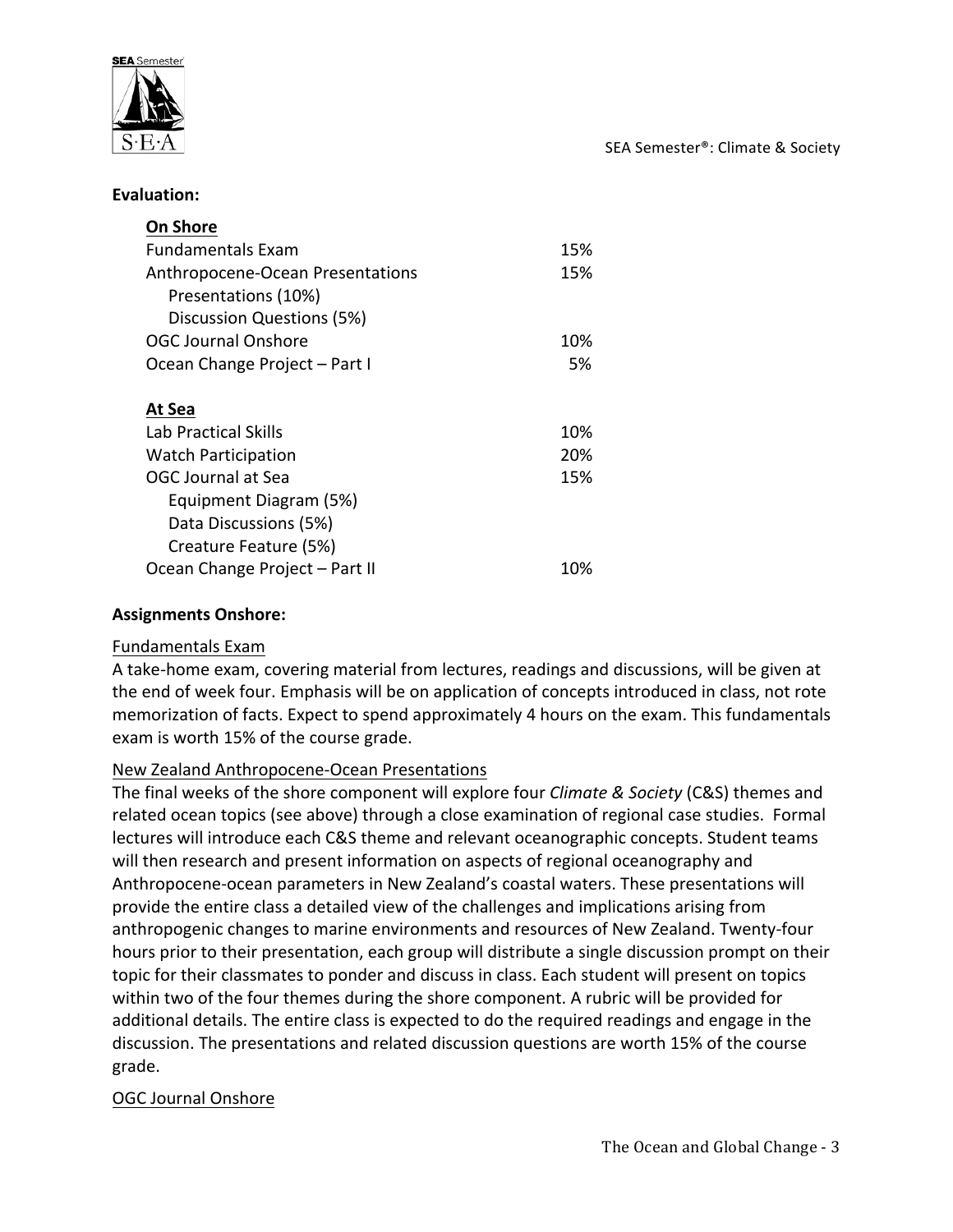

Students will keep a journal both onshore and at sea. Journal assignments will include neatly recorded and organized formal responses to weekly discussion prompts. These responses will address potential solutions to regional and global problems facing marine ecosystems. They will be used to assess understanding of, and engagement with, each C&S theme, with students reflecting on each theme based on assigned readings and their own exploration. Students are also encouraged to use their journal to record class notes, including faculty lectures and student presentations. Students should organize their journal with a Table of Contents so that it can be used as a reference and make it easier for faculty to evaluate at the end of the program. The shore component of the OGC journal is worth 10% of the course grade.

## Ocean Change Project (Parts I and II)

Each student will choose a scientific focus for assessment of ocean change along our cruise track as part of a small group (2-3 people) project. Each project will research historical changes in oceanographic variables over *time* using the scientific literature and historical SEA data. At sea, students will use data along our cruise track to explore changes in these ocean variables over *space* and assess factors that control these characteristics of the ocean system. Topics may include: physical structuring (temperature, salinity and density), seawater chemistry (nutrients and carbon), biomass, and biological diversity. A literature review will result in a bibliography of sources related to each topic. The entire class will be responsible for collection of these data, but each person will be responsible for analysis of data within their particular focus, as part of a small group. Students will complete Part I of this project ashore – the 'Bibliography' and 'Introduction' sections of their project report, together worth 5% of their final course grade. Part II of this project, analyzing the data and writing the 'Data' and 'Interpretation' sections of the final project report, will be completed at sea; this is worth 10% of the course grade. Details of this assignment will be provided during the initial class meeting.

### **Assignments at Sea:**

### Lab Practical Exam

A 1.5-hour exam will be administered during the third week at sea to test practical knowledge of standard safety and operational procedures in the lab. This exam is worth 15% of the course grade.

### Lab Watch Participation

Science watch activities onboard ship will be assessed in on-watch evaluations by SEA Assistant Scientists. Each student is an essential crewmember of the ship at sea. Excellent watch-standers follow directions, work effectively as part of the team, show independence, demonstrate good judgment and leadership, and are a supportive, helpful, and reliable shipmate. Teamwork is particularly important in this course, so much so that a student's attitude and participation directly affects the physical progress and ultimate success of the voyage. Over the course of six weeks at sea students will progress through three phases of responsibility. In phase I students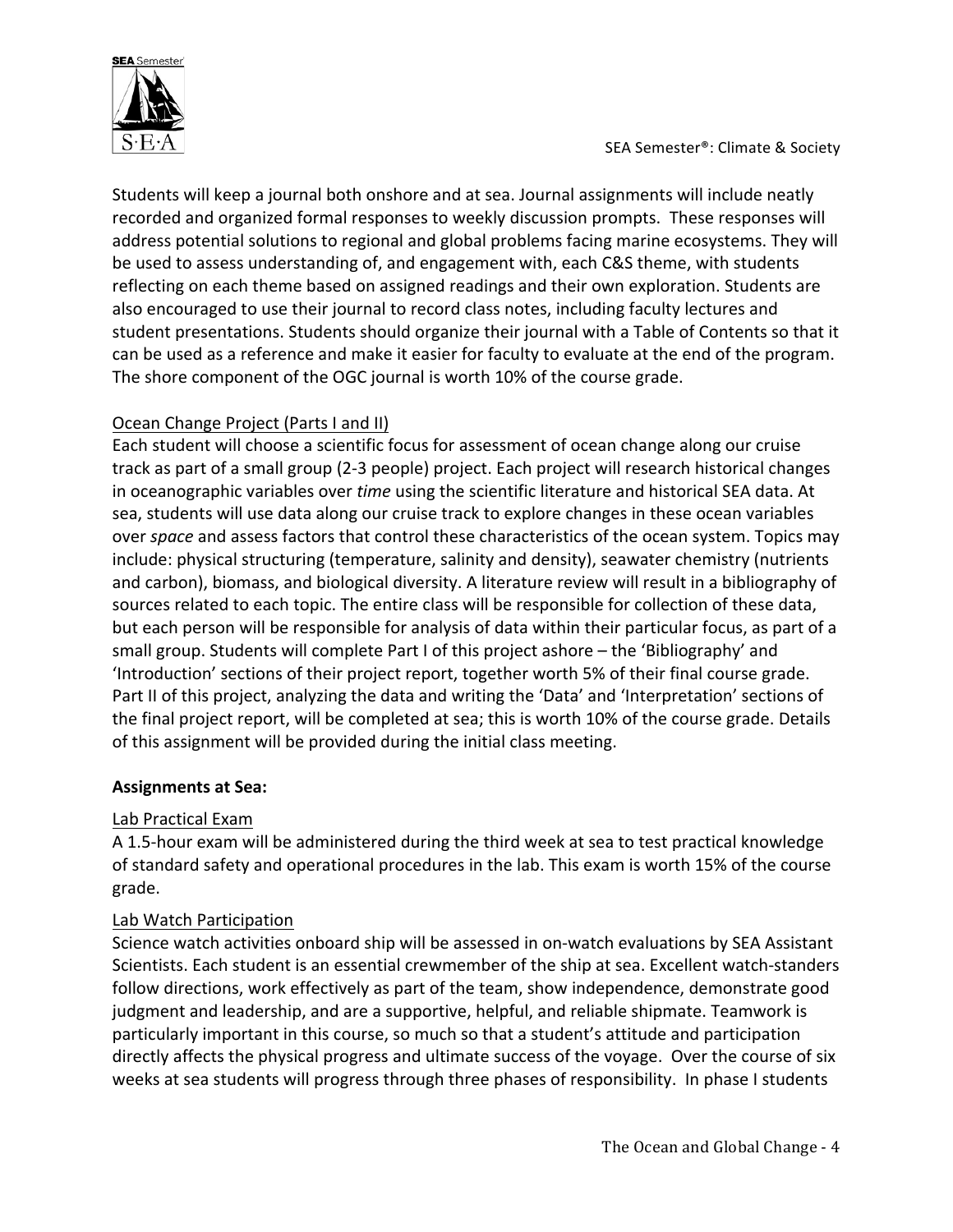

are actively learning lab skills, in phase II they are actively applying those skills to achieve our scientific mission, and in phase III they take the lead in running all lab watch activities.

## OGC Journal at Sea

Students will document their scientific journey at sea in their journal. This will include at least three types of entries, with details guided by a rubric:

- Oceanography Equipment Diagram Students will choose a piece of scientific equipment that appeals/interests them and write a technical summary in their journal. Each technical summary should include a diagram of working parts and illustrate its use. In a few paragraphs explain the importance of this equipment to our understanding of how the global oceans work. This diagram is worth 5% of the course grade.
- Data Discussions and Interpretations Students will make weekly journal entries that summarize what they learned in class and in the lab regarding data collected during the voyage. These notes should include, when appropriate, illustrations, maps, figures and graphs to help depict important concepts, as well as definitions of new terminology. Each week, a particular dataset will be introduced to the class as part of the Daily Science report and students will be asked to reflect upon and interpret these data in their journals. These data discussions are worth 5% of the course grade.
- Creature Feature Students will choose a marine organism that appeals/interests them and write a natural history summary in their journal. The selected creature must have been observed from the ship and/or collected in our nets. Each creature feature should include at least one illustration based on a sketch from memory or a photograph taken by the student or a shipmate  $-$  as opposed to copying an image from a textbook. In a few paragraphs explain the importance of each organism to the ocean ecosystem with relevant biological / ecological details and distinguishing features for identification. This creature feature is 5% of the course grade.

### **Expectations and Requirements:**

- Punctual attendance is required at every class meeting.
- Active participation in class discussion is expected.
- Late assignment submissions are not accepted.
- The policy on academic accuracy, quoted below, will be strictly followed in this class. The papers that you submit in this course are expected to be your original work. You must take care to distinguish your own ideas and knowledge from wording or substantive information that you derive from one of your sources. The term "sources" includes not only published primary and secondary material, but also information and opinions gained directly from other people and text that you cut and paste from any site on the Internet.

## The responsibility for learning the proper forms of citation lies with you.

Quotations must be placed properly within quotation marks and must be cited fully. In addition, all paraphrased material must be acknowledged completely. Whenever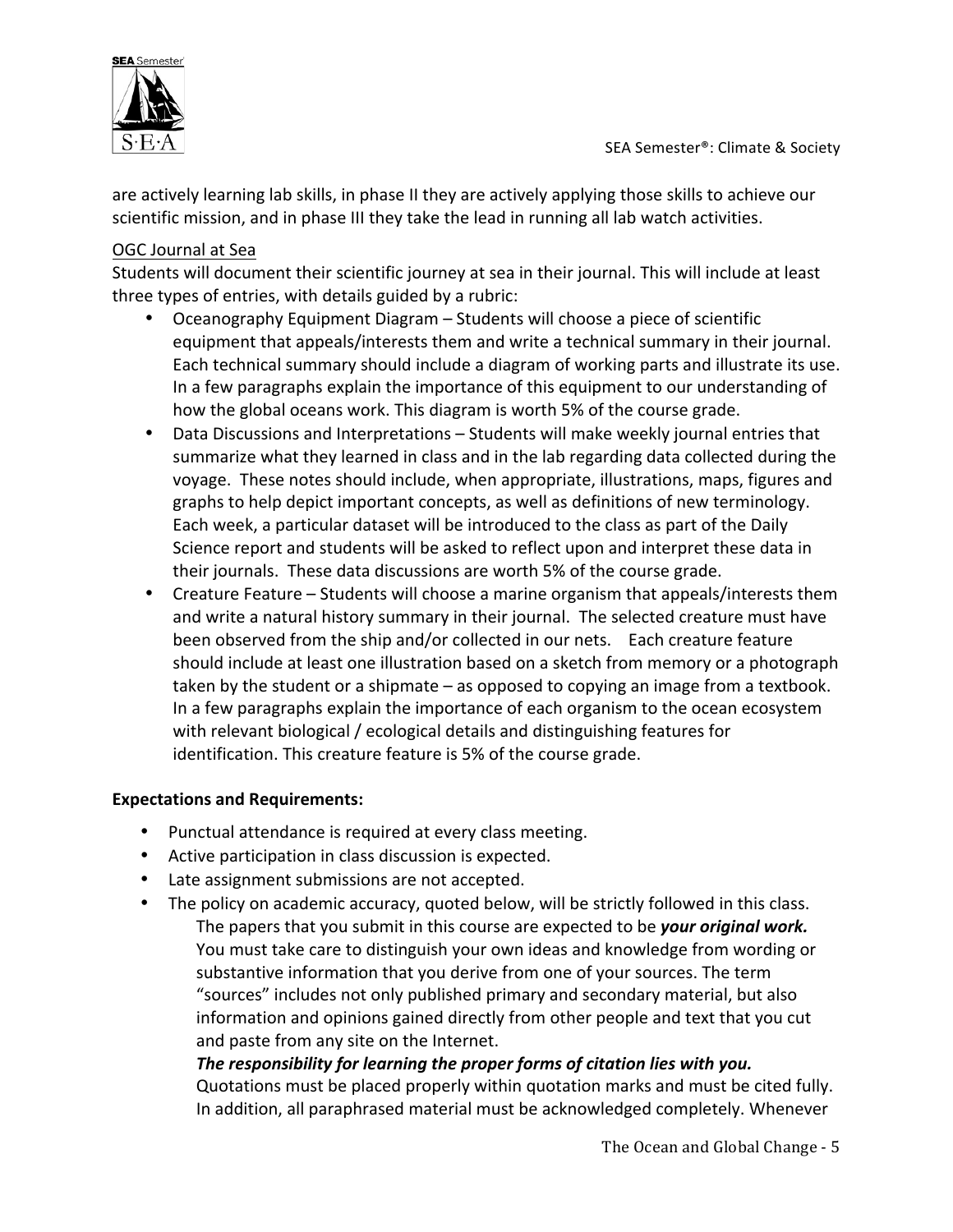ideas or facts are derived from your reading and research, the sources must be indicated. (Harvard *Handbook for Students,* 305)

• Considerations for use of internet sources: As you browse websites, assess their usefulness very critically. Who posted the information and why? Can you trust them to be correct? Authoritative? Unbiased? Your annotation should include the name of the author or organization originating any material that you reference. If you can't identify the source, don't use it!

• Please consult information in the SEA Student Handbook on Academic Integrity and direct any questions to SEA Semester faculty.

## **Readings:**

Readings for the Ocean Essentials portion of the course will come mainly from two texts:

- 1. Segar D.A. 2013. Introduction to Ocean Sciences. Online text, http://www.reefimages.com/oceans/oceans.html
- 2. Nybakken J.M. 2005. Marine Biology, an Ecological Approach. 6th ed. Benjamin Cummings, 592 pp.

Readings and other materials for the Focal Program Themes portion of the course will be assigned from, but not limited to, the following sources. There will be additional region- and site-specific readings based on program destination.

Boyd, P.W., C.S. Law, and S.C. Doney. 2011. Commentary: A climate change atlas for the ocean. Oceanography 24(2): 13–16.

Branch, T.A., et al. 2010. The trophic fingerprint of marine fisheries. Nature, 468: 431-435.

Deep Water Currents, NASA simulation. https://pmm.nasa.gov/education/videos/thermohaline-circulation-great-oceanconveyor-belt

- Doney, S.C., et al. 2009. Ocean acidification: the other CO<sub>2</sub> problem. Ann. Rev. Marine Science,  $1:169-192.$
- Doney, S.C., et al. 2012. Climate change impacts on marine ecosystems. Ann. Rev. Marine Science, 4: 11–37.
- Eriksen, M., et al. 2014. Plastic pollution in the world's oceans: more than 5 trillion plastic pieces weighing over 250,000 tons afloat at sea. PLoS ONE, 9(12).
- Hollowed, A.B., et al. 2013. Projected impacts of climate change on marine fish and fisheries. ICES Jour. Mar. Sci., 70: 1023-1037.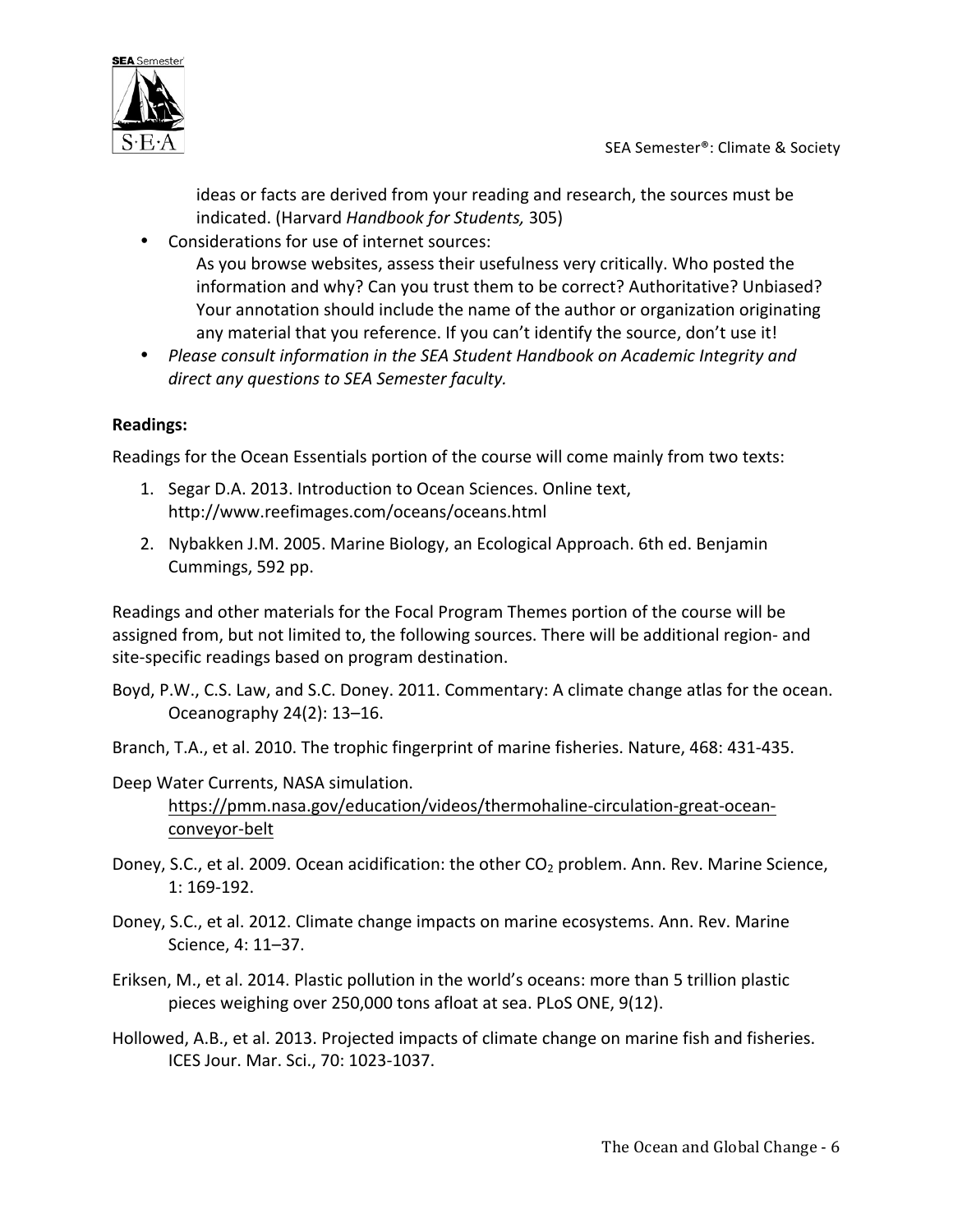

- Ivar do Sul, J.A. and M.F. Costa. 2014. The present and future of microplastic pollution in the marine environment. Environmental Pollution, 185: 352-364.
- Jackson, J.B.C., et al. 2001. Historical Overfishing and the Recent Collapse of Coastal Ecosystems. Science, 293: 629-638.
- Jambeck, J.R., et al. 2015. Plastic waste inputs from land into the ocean. Science, 347 (6223): 768-771.
- Kroeker, K.J., et al. 2013. Impacts of ocean acidification on marine organisms: quantifying sensitivities and interaction with warming. Global Change Biology, 19: 1884-1896.
- Law, K.L. and R.C. Thompson. 2014. Microplastics in the seas. Science, 345 (6193): 144-145.
- Law, K.L. 2017. Plastics in the marine environment. Ann. Rev. Marine Science, 9: 205-229.
- Murphy, R.J., et al. 2001. Phytoplankton distributions around New Zealand derived from SeaWiFS remotely-sensed ocean colour data. New Zealand Journal of Marine and Freshwater Research, 35(2): 343-362.
- National Research Council (NRC), 2012. Climate Change: Evidence, Impacts, Choices.
- Surface Currents, NASA simulation https://www.nasa.gov/topics/earth/features/perpetualocean.html
- Whale fall animation. https://ocean.si.edu/ocean-life/marine-mammals/life-after-whale-whalefalls
- Worm, B. et al. 2006. Impacts of biodiversity loss on ocean ecosystem services. Science, 314: 787-790.
- Worm, B., et al. 2009. Rebuilding global fisheries. Science, 325: 578-585.

### **Course Calendar:**

| <b>Topic</b>                                                                                                                            | <b>Readings/Assignments Due</b>                               |  |
|-----------------------------------------------------------------------------------------------------------------------------------------|---------------------------------------------------------------|--|
| Week 1 Ocean Essentials (7.5 hours) – on shore at SEA campus in Woods Hole                                                              |                                                               |  |
| Introduction to Climate & Society program and The Ocean<br>and Global Change (OGC); Overview of Course Goals &<br>Assignments           | <b>Readings:</b><br>Segar, selected chapters                  |  |
| Lecture/Discussion Topics:<br>Introduction to Oceanography<br>$\bullet$<br>Foundations of Chemical & Physical Oceanography<br>$\bullet$ | Watch:<br>Surface Currents, NASA<br>Deep Water Currents, NASA |  |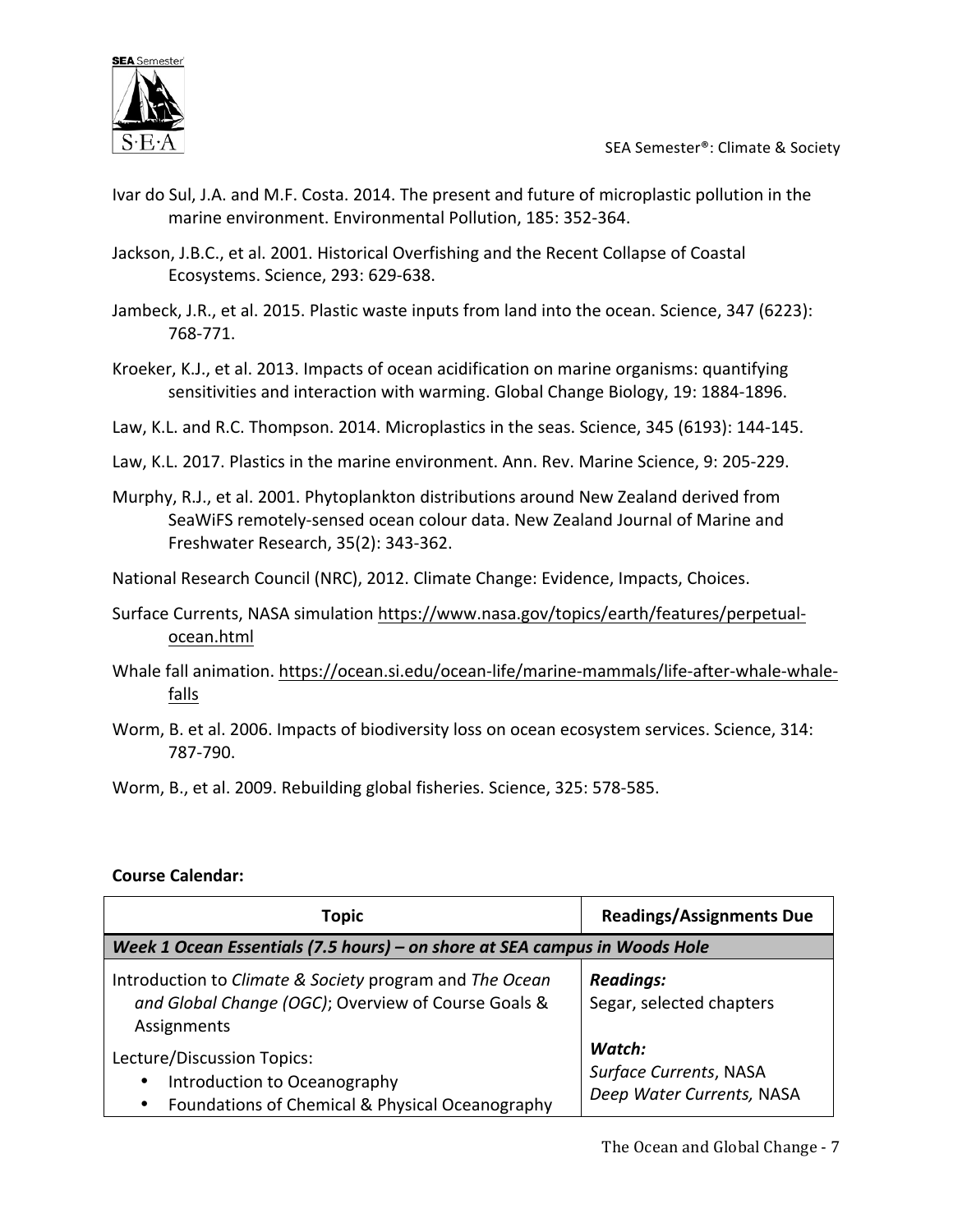



| Salinity, Temperature, Density<br>$\circ$<br>Heat Budget, Atmospheric Circulation<br>$\circ$<br><b>Ocean Circulation</b><br>$\Omega$<br>MBL/WHOI Library and Woods Hole tour                                                                                   |                                                                                                                                                                                                                                                                                 |  |
|----------------------------------------------------------------------------------------------------------------------------------------------------------------------------------------------------------------------------------------------------------------|---------------------------------------------------------------------------------------------------------------------------------------------------------------------------------------------------------------------------------------------------------------------------------|--|
| Week 2 Ocean Essentials (4.5 hours) - on shore at SEA campus in Woods Hole                                                                                                                                                                                     |                                                                                                                                                                                                                                                                                 |  |
| Lecture/Discussion Topics:<br>Foundations of Biological Oceanography<br>Nutrients and Light in the Ocean<br>$\circ$<br>Productivity<br>$\circ$<br>o Carbon Cycling<br>Marine Ecosystems & Food Webs<br>$\circ$<br>Science Along Climate & Society Cruise Track | <b>Readings:</b><br>Segar, selected chapters<br>Nybakken, selected chapters<br>Murphy et al., 2001<br><b>Cruise Prospectus</b><br>SSV RC Seamans virtual tour<br>Watch:<br><b>Whalefall Animation</b><br>Due: Select NZ Case Study and<br>Ocean Change Project<br><b>Topics</b> |  |
| Week 3 Climate Change (4 hours) - on shore at SEA campus in Woods Hole                                                                                                                                                                                         |                                                                                                                                                                                                                                                                                 |  |
| Lecture/Discussion Topics:<br>Climate Change and the Ocean<br><b>Trends &amp; Ecological Responses</b><br>$\bullet$<br>Ocean Acidification<br>NZ Climate Change Presentations                                                                                  | <b>Readings:</b><br>Doney et al., 2009<br>Boyd et al., 2011<br>Doney et al., 2012<br>NRC, 2012<br>Kroeker et al., 2013<br>Other discussion readings TBD                                                                                                                         |  |
| Week 4 Fisheries & Ocean Resource Extraction (4 hours) – on shore at SEA campus in Woods<br><b>Hole</b>                                                                                                                                                        |                                                                                                                                                                                                                                                                                 |  |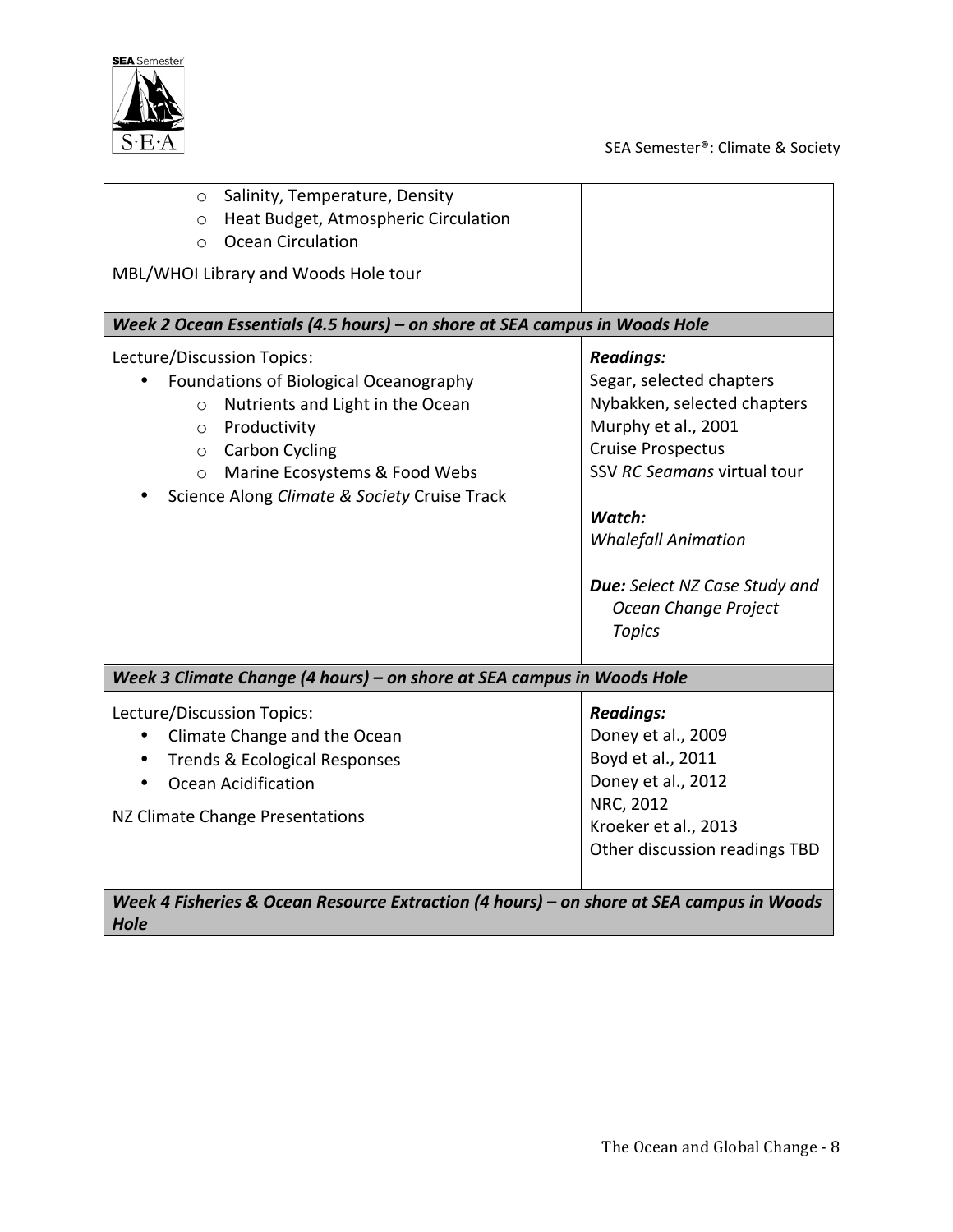

SEA Semester®: Climate & Society

| Lecture/Discussion Topics:<br><b>Fisheries Ecology</b><br><b>Trends &amp; Ecological Responses</b><br>NZ Fisheries Presentations                                             | <b>Readings:</b><br>Segar, selected readings<br>Nybakken, selected readings<br>Jackson et al., 2001<br>Worm et al., 2006<br>Worm et al., 2009<br>Branch et al., 2010<br>Hollowed et al., 2013<br>Other discussion readings TBD<br><b>Due:</b> C&S Discussion Questions<br>(Topic 1); Ocean Change<br>Project Bibliography; Take-<br>Home Exam |
|------------------------------------------------------------------------------------------------------------------------------------------------------------------------------|-----------------------------------------------------------------------------------------------------------------------------------------------------------------------------------------------------------------------------------------------------------------------------------------------------------------------------------------------|
| Week 5 Eutrophication & Coastal Pollution (8.5 hours) - on shore at SEA campus in Woods<br>Hole                                                                              |                                                                                                                                                                                                                                                                                                                                               |
| Lecture/Discussion Topics:<br><b>Sources of Pollution</b><br>Watersheds and Biological Impacts<br>NZ Pollution Presentations<br>Plankton Lab<br>Blue Carbon Marsh Field Trip | <b>Readings:</b><br>Segar, selected readings<br>Eriksen et al., 2014<br>Law and Thompson, 2014<br>Ivar do Sul & Costa, 2014<br>Jambeck et al., 2015<br>Law, 2017<br>Other discussion readings TBD<br><b>Due: C&amp;S Discussion Questions</b><br>(Topic 2); Ocean Change<br><b>Project Introduction</b>                                       |

*Week 6 Iconic Marine Habitats & Species (4 hours)* – on shore at SEA campus in Woods Hole Lecture/Discussion Topics: • Higher Trophic Levels & Endangered Species NZ Marine Habitats & Species Presentations *Readings:* Endangered Species Act (ESA) Status Reviews Other discussion readings TBD

Cruise Research Plan/Briefing

*Due: C&S Discussion Questions* 

*(Topics 3 & 4)*